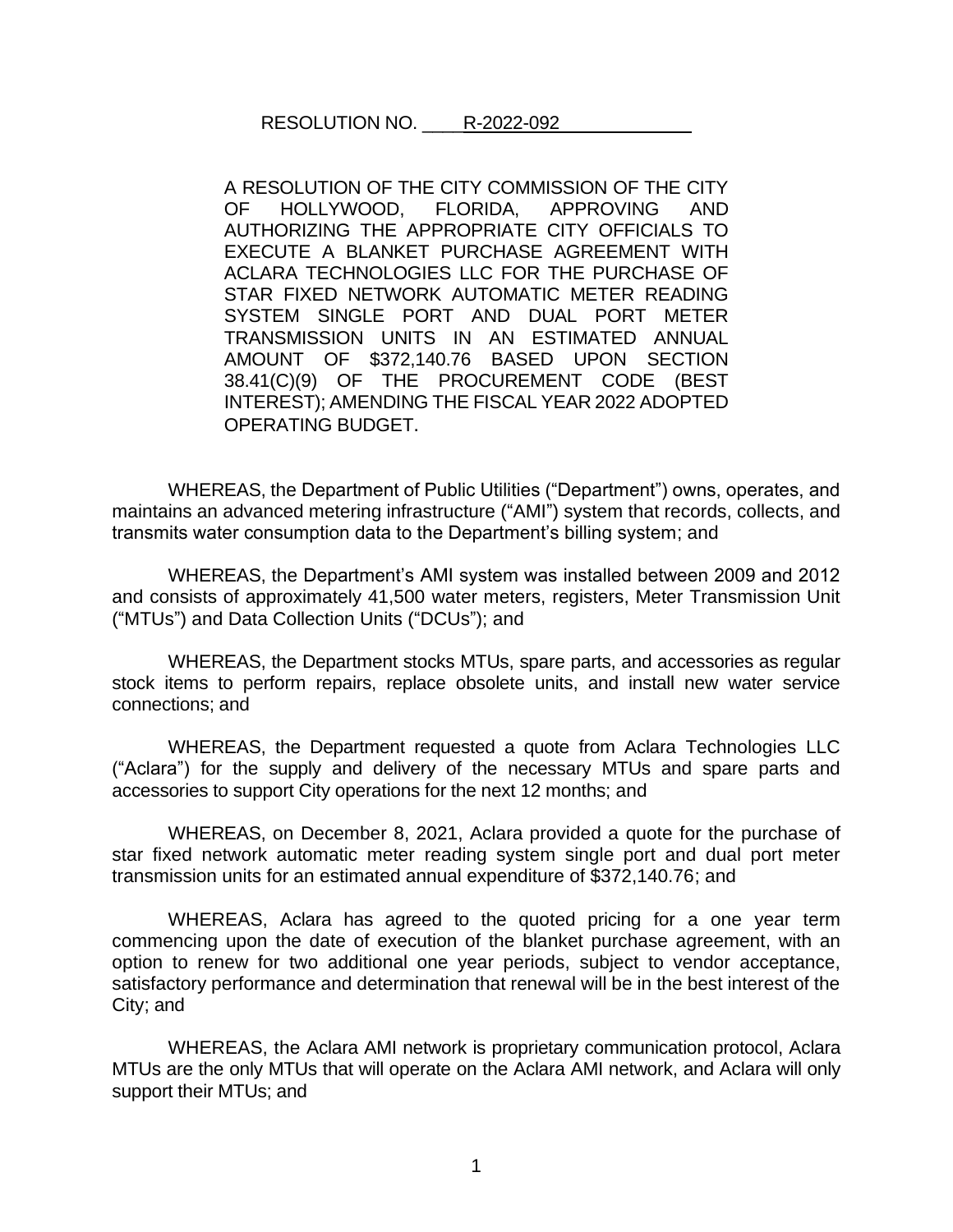WHEREAS, the Director of the Department has determined that it is in the City's best interest to execute the attached Blanket Purchase Agreement with Aclara for the for the purchase of star fixed network automatic meter reading system single port and dual port meter transmission units; and

WHEREAS, pursuant to Section 38.41(C)(9) of the City's Procurement Code, the City Commission may, when in the best interest of the City, by a 5/7ths vote, waive competitive bidding and competitive proposal requirements for the purchase of, and contract for goods, supplies, materials, equipment or services; and

WHEREAS, the City's Fiscal Year 2022 Operating Budget was adopted and approved by the City Commission pursuant to Resolution No. R-2021-244 at the second Public Budget Hearing on September 23, 2021; and

WHEREAS, this Resolution seeks to amend the budget as detailed in the attached Exhibit "1"; and

WHEREAS, funding will be made available in account number 442.400201.53600.552260.000000.000.000.

NOW, THEREFORE, BE IT RESOLVED BY THE CITY COMMISSION OF THE CITY OF HOLLYWOOD, FLORIDA:

Section 1: That the foregoing "WHEREAS" clauses are ratified and confirmed as being true and correct and are incorporated in this Resolution.

Section 2: That it approves and authorizes the execution, by the appropriate City officials, of the attached blanket purchase agreement with Aclara Technologies LLC, together with such non-material changes as may be subsequently agreed to by the City Manager and approved as to form and legal sufficiency by the City Attorney.

Section 3: That these Amendments to the Operating Budget of the City of Hollywood for the Fiscal Year beginning October 1, 2021, relating to the Water and Sewer Fund and as set forth in detail in the attached Exhibit "1" are adopted and authorized as Amendments to the Operating Budget of the City of Hollywood for the Fiscal Year 2022.

Section 4: That this Resolution shall be in full force and effect immediately upon its passage and adoption.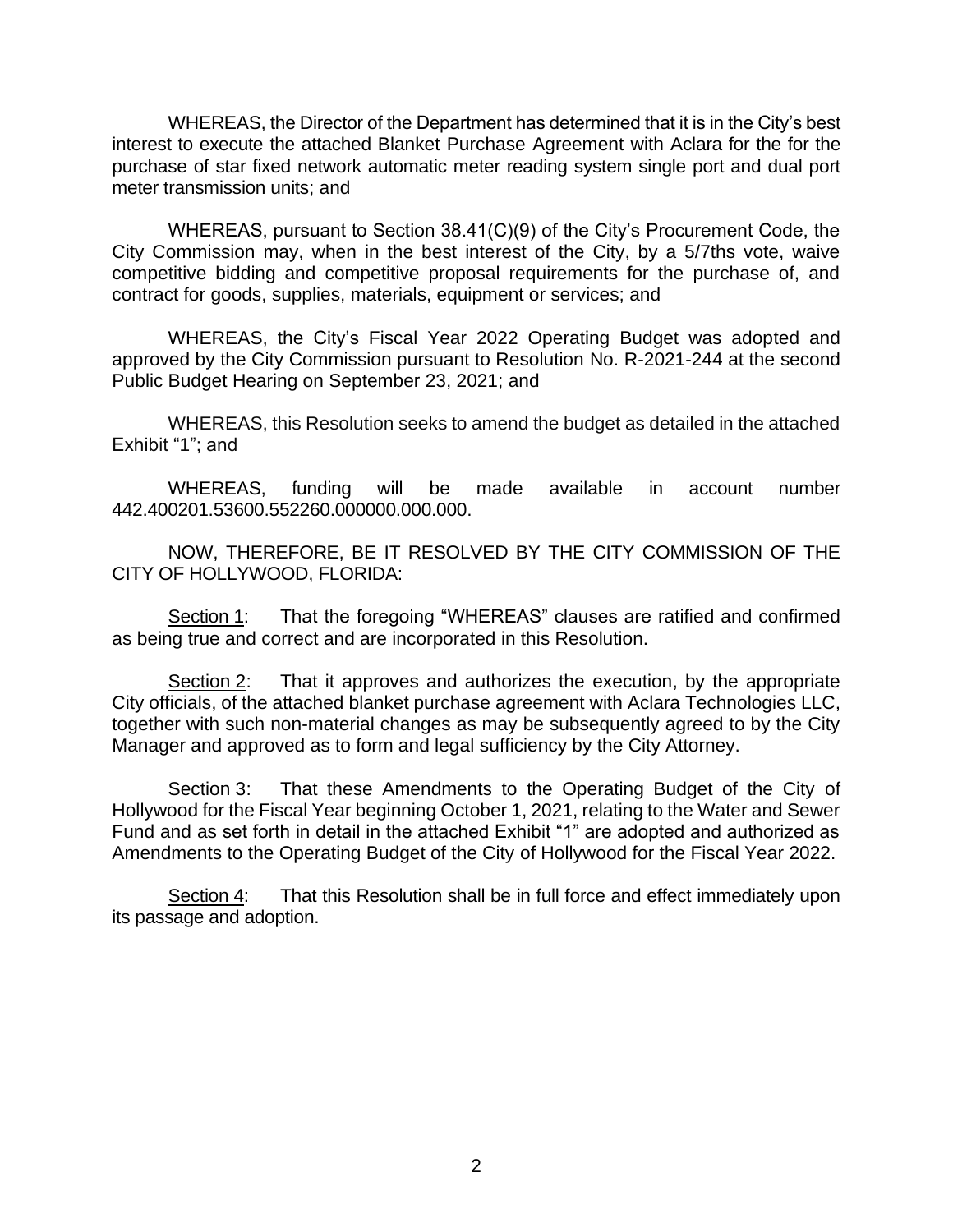A RESOLUTION OF THE CITY COMMISSION OF THE CITY OF HOLLYWOOD, FLORIDA, APPROVING AND AUTHORIZING THE APPROPRIATE CITY OFFICIALS TO EXECUTE A BLANKET PURCHASE AGREEMENT WITH ACLARA TECHNOLOGIES LLC FOR THE PURCHASE OF STAR FIXED NETWORK AUTOMATIC METER READING SYSTEM SINGLE PORT AND DUAL PORT METER TRANSMISSION UNITS IN AN ESTIMATED ANNUAL AMOUNT OF \$372,140.76 BASED UPON SECTION 38.41(C)(9) OF THE PROCUREMENT CODE (BEST INTEREST); AMENDING THE FISCAL YEAR 2022 ADOPTED OPERATING BUDGET.

PASSED AND ADOPTED this 6th day of \_\_\_\_\_\_April\_\_\_\_\_\_\_\_\_\_, 2022.

JOSH LEVY, MAYOR

\_\_\_\_\_\_\_\_\_\_\_\_\_\_\_\_\_\_\_\_\_\_\_\_\_\_\_\_\_\_\_\_

ATTEST:

\_\_\_\_\_\_\_\_\_\_\_\_\_\_\_\_\_\_\_\_\_\_\_\_\_\_\_\_\_\_\_\_ PATRICIA A. CERNY, MMC CITY CLERK

APPROVED AS TO FORM AND LEGAL SUFFICIENCY for the use and reliance of the City of Hollywood, Florida, only.

\_\_\_\_\_\_\_\_\_\_\_\_\_\_\_\_\_\_\_\_\_\_\_\_\_\_\_\_\_\_\_\_

DOUGLAS R. GONZALES CITY ATTORNEY